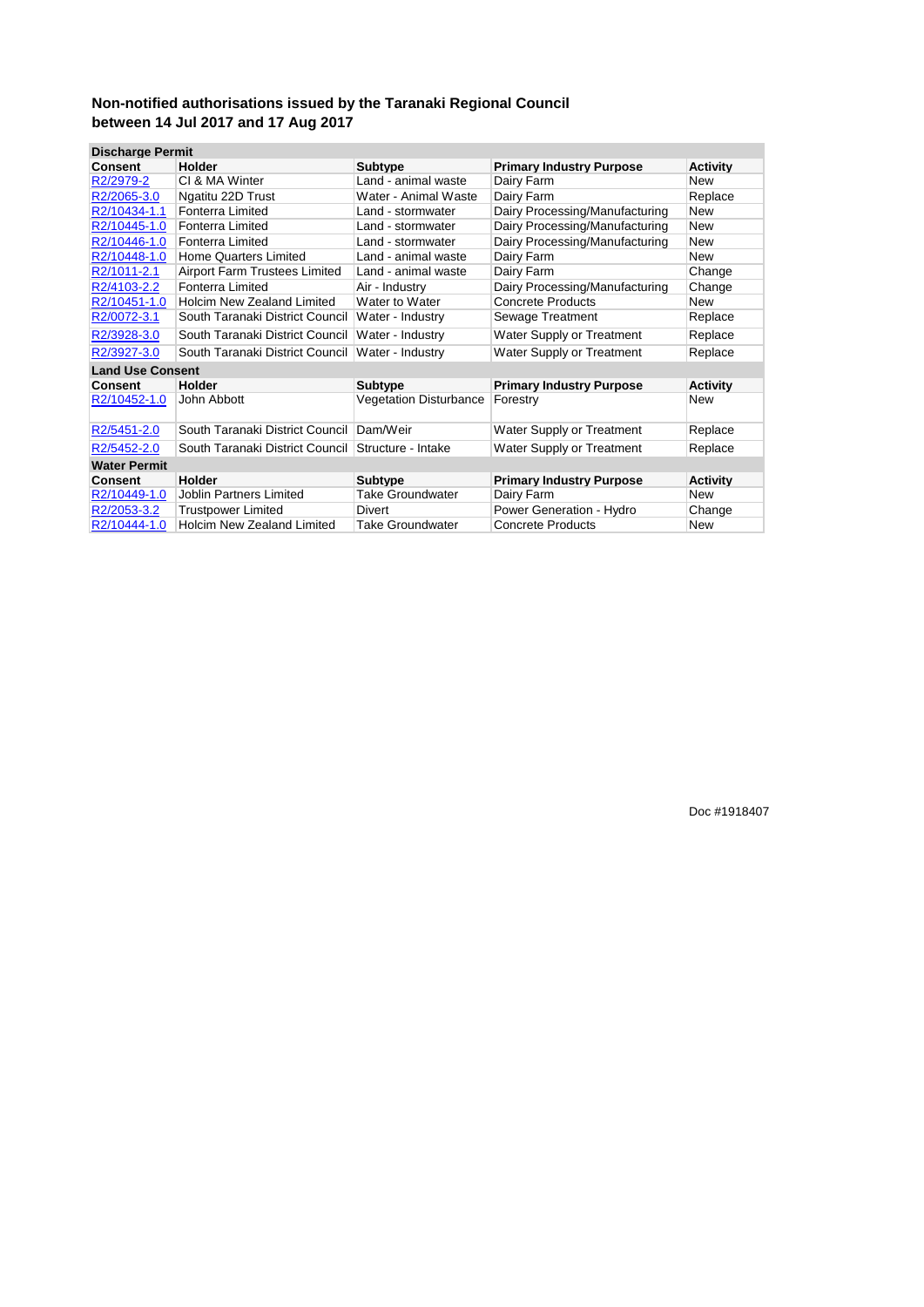CI & MA Winter **Expiry Date:** 15 Aug 2017 648 Taikatu Road, RD 28, Hawera 4678 **Review Dates:** June 2012, June 2018

#### **Location:** Taikatu Road, Manaia **Application Purpose:** New

R2/2979-2 **Commencement Date:** 14 Aug 2017 **Activity Class:** Controlled

To discharge partially treated farm dairy effluent by holding pond and spray irrigation onto and into land

| $R2/2065-3.0$                                       | Commencement Date: 25 Jul 2017                                                        |
|-----------------------------------------------------|---------------------------------------------------------------------------------------|
| Ngatitu 22D Trust                                   | Expiry Date: 01 Dec 2041                                                              |
| C/- Te Oti Katene, 35 Kapuni Street, Manaia<br>4612 | Review Dates: June 2023, June 2029,<br>June 2035<br><b>Activity Class: Controlled</b> |
| Location: 162 Rowan Road, Kaponga                   | <b>Application Purpose: Replace</b>                                                   |

To discharge farm dairy effluent onto land, and until 1 December 2019 after treatment in an oxidation pond system and constructed drain, into an unnamed tributary of Little Dunns Creek

| R2/10434-1.1                       | Commencement Date: 26 Jul 2017                            |
|------------------------------------|-----------------------------------------------------------|
| Fonterra Limited                   | Expiry Date: 01 Jun 2019                                  |
| PO Box 444, Hawera 4640            | <b>Review Dates:</b><br><b>Activity Class: Controlled</b> |
| Location: Manawapou Road, Whareroa | <b>Application Purpose: New</b>                           |

To discharge stormwater and sediment arising from earthworks associated with the construction of the southern stormwater containment pond onto land

| $R2/10445-1.0$                                                                   | Commencement Date: 26 Jul 2017                            |
|----------------------------------------------------------------------------------|-----------------------------------------------------------|
| Fonterra Limited                                                                 | Expiry Date: 01 Jun 2019                                  |
| PO Box 444, Hawera 4640                                                          | <b>Review Dates:</b><br><b>Activity Class: Controlled</b> |
| Location: Manawapou Road, Whareroa                                               | <b>Application Purpose: New</b>                           |
| To discharge stormwater and sediment arising from earthworks associated with the |                                                           |

discharge stormwater and sediment arising from earthworks associated with the construction of the western stormwater containment pond onto land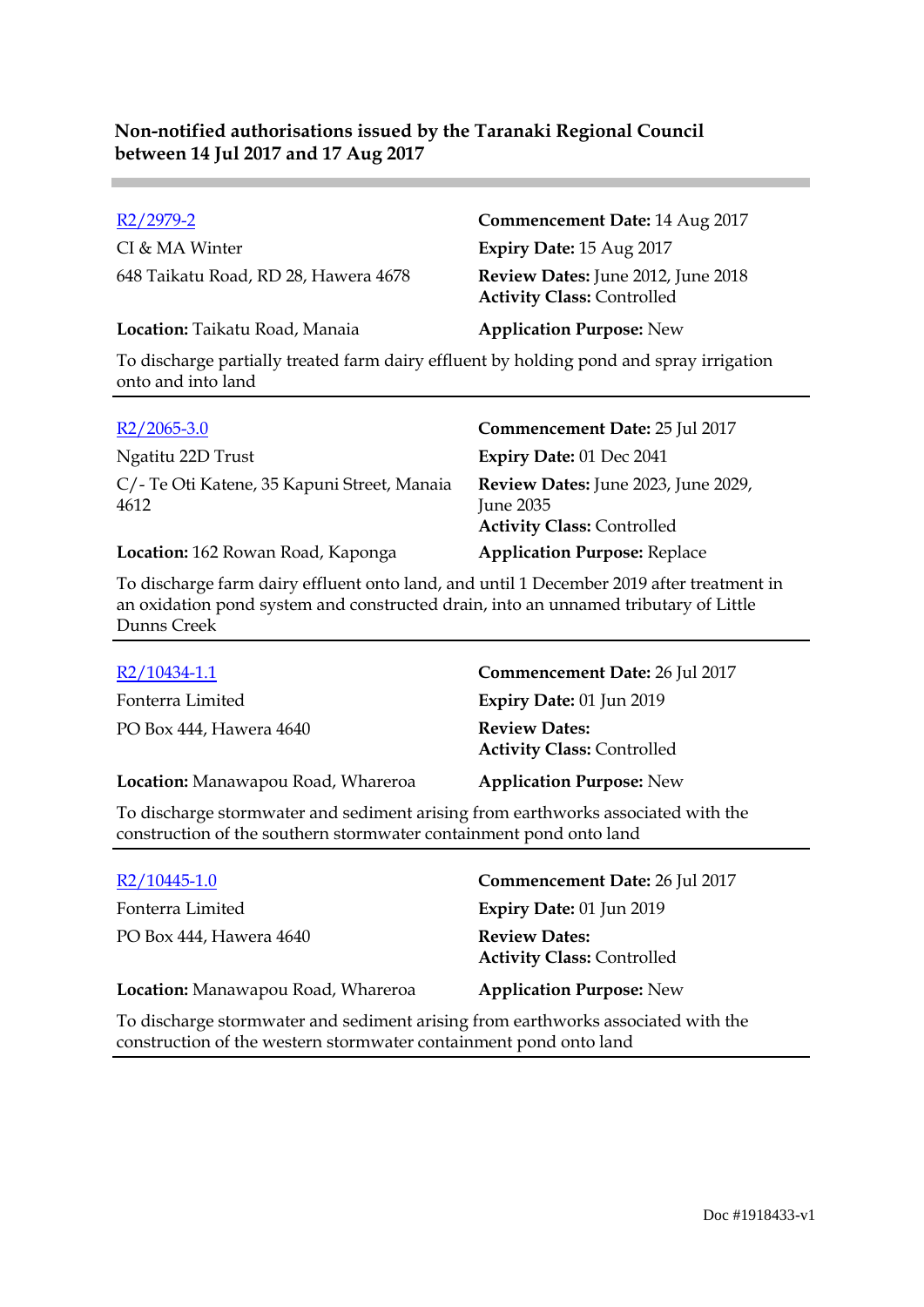| $R2/10446-1.0$                                                                   | Commencement Date: 26 Jul 2017                            |  |
|----------------------------------------------------------------------------------|-----------------------------------------------------------|--|
| Fonterra Limited                                                                 | Expiry Date: 01 Jun 2019                                  |  |
| PO Box 444, Hawera 4640                                                          | <b>Review Dates:</b><br><b>Activity Class: Controlled</b> |  |
| Location: Whareroa Road, Whareroa                                                | <b>Application Purpose: New</b>                           |  |
| To discharge stormwater and sediment arising from earthworks associated with the |                                                           |  |

| construction of the eastern stormwater containment pond onto land |  |  |  |
|-------------------------------------------------------------------|--|--|--|
|-------------------------------------------------------------------|--|--|--|

| R2/10449-1.0                                                           | Commencement Date: 28 Jul 2017                                             |  |
|------------------------------------------------------------------------|----------------------------------------------------------------------------|--|
| Joblin Partners Limited                                                | Expiry Date: 01 Jun 2035                                                   |  |
| 8 Anderson Road, RD 18, Eltham 4398                                    | Review Dates: June 2023, June 2029<br><b>Activity Class: Discretionary</b> |  |
| Location: 152 Lower Stuart Road, Eltham                                | <b>Application Purpose: New</b>                                            |  |
| To take and use groundwater from a bore for farm water supply purposes |                                                                            |  |

| R2/10448-1.0                               | Commencement Date: 28 Jul 2017                                                        |
|--------------------------------------------|---------------------------------------------------------------------------------------|
| Home Quarters Limited                      | Expiry Date: 01 Dec 2041                                                              |
| 285 Mangawhero Road, RD 29, Hawera 4679    | Review Dates: June 2023, June 2029,<br>June 2035<br><b>Activity Class: Controlled</b> |
| Location: 235 Mangawhero Road, Auroa       | <b>Application Purpose: New</b>                                                       |
| To discharge farm dairy effluent onto land |                                                                                       |
|                                            |                                                                                       |
|                                            |                                                                                       |
| R2/1011-2.1                                | Commencement Date: 28 Jul 2017                                                        |
| Airport Farm Trustees Limited              | Expiry Date: 01 Dec 2022                                                              |
| 58 Airport Drive, RD 3, New Plymouth 4373  | <b>Review Dates:</b><br><b>Activity Class: Discretionary</b>                          |
| Location: 3280 Mountain Road, Midhirst     | <b>Application Purpose: Change</b>                                                    |

Change of conditions so the discharge is to land only and to increase the herd size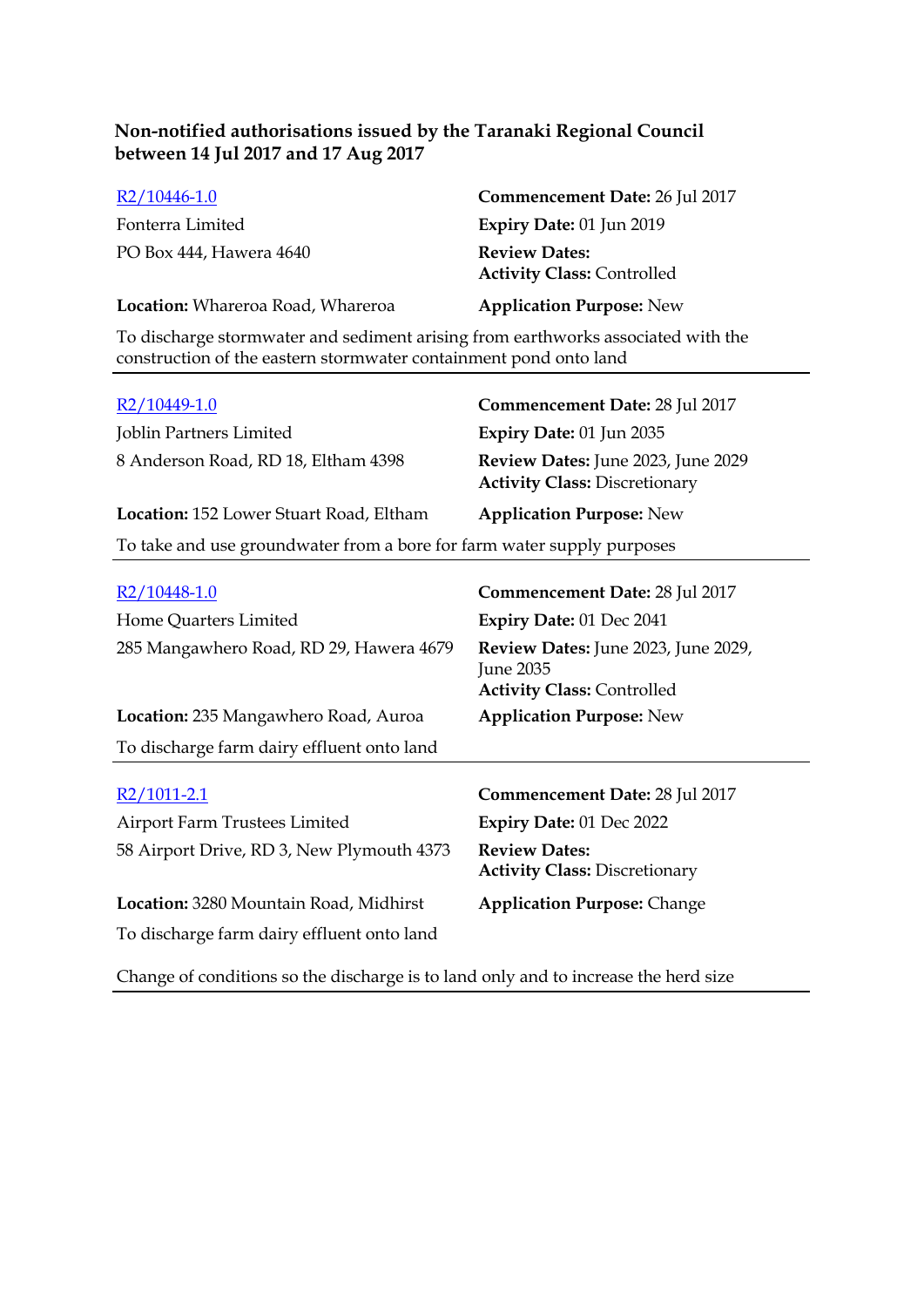| $R2/2053-3.2$                                                    | Commencement Date: 01 Aug 2017                               |
|------------------------------------------------------------------|--------------------------------------------------------------|
| Trustpower Limited                                               | Expiry Date: 01 Jun 2021                                     |
| Private Bag 12023, Tauranga 3143                                 | <b>Review Dates:</b><br><b>Activity Class: Discretionary</b> |
| <b>Location:</b> Lake Mangamahoe, Junction Road,<br>New Plymouth | <b>Application Purpose: Change</b>                           |

To divert up to 10 cubic metres per second of water from the Waiwhakaiho River via a diversion weir and associated intake structures into Lake Mangamahoe through the Mangorei Hydroelectric Power Scheme and back into the river approximately six kilometres downstream of the diversion point

Change of consent conditions to change the reporting date of the bathymetry survey

| $R2/4103 - 2.2$                 | Commencement Date: 02 Aug 2017                                         |
|---------------------------------|------------------------------------------------------------------------|
| Fonterra Limited                | <b>Expiry Date: 01 Jun 2025</b>                                        |
| PO Box 444, Hawera 4640         | <b>Review Dates: June 2020</b><br><b>Activity Class: Discretionary</b> |
| Location: Whareroa Road, Hawera | <b>Application Purpose: Change</b>                                     |

To discharge emissions into the air from the manufacture and processing of milk products and associated processes

Change of consent conditions to temporarily exceed powder emissions during further trials of drying whey powder

| R2/10444-1.0                                                                        | Commencement Date: 03 Aug 2017                            |
|-------------------------------------------------------------------------------------|-----------------------------------------------------------|
| Holcim New Zealand Limited                                                          | Expiry Date: 01 Jun 2019                                  |
| PO Box 6040, Upper Riccarton, Christchurch<br>8442                                  | <b>Review Dates:</b><br><b>Activity Class: Controlled</b> |
| Location: Port Taranaki, Between Newton<br>King Street & Wharf Street, New Plymouth | <b>Application Purpose: New</b>                           |

To take groundwater from dewatering excavations associated with construction of a cement depot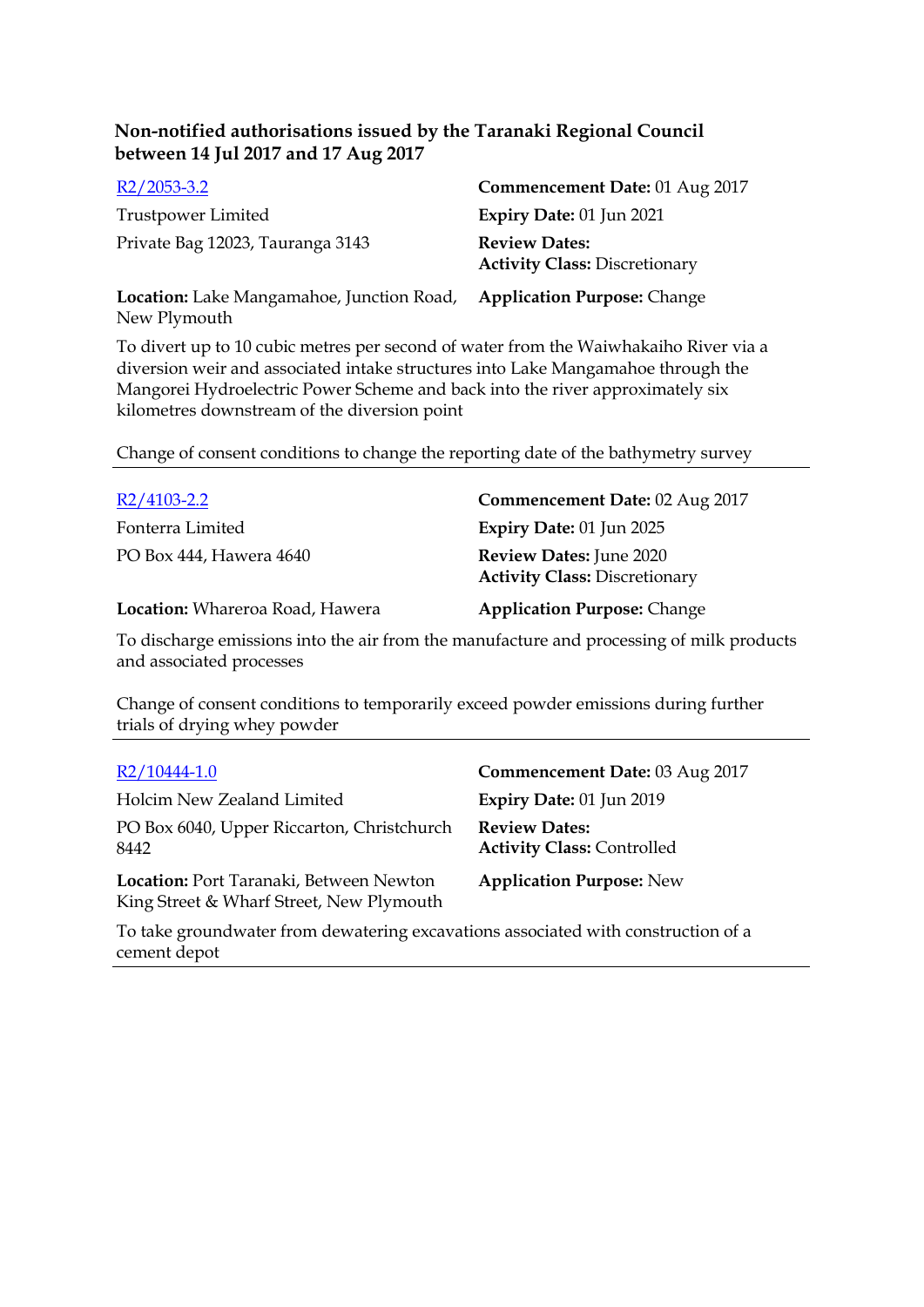| R2/10451-1.0                                                                | Commencement Date: 03 Aug 2017                               |
|-----------------------------------------------------------------------------|--------------------------------------------------------------|
| Holcim New Zealand Limited                                                  | Expiry Date: 01 Jun 2019                                     |
| PO Box 6040, Upper Riccarton, Christchurch<br>8442                          | <b>Review Dates:</b><br><b>Activity Class: Discretionary</b> |
| Location: Port Taranaki, Between Newton<br>King St & Wharf St, New Plymouth | <b>Application Purpose: New</b>                              |

To discharge water from dewatering activities, associated with construction of a cement depot into the Port Taranaki stormwater network

| $R2/10452-1.0$                                                                   | Commencement Date: 04 Aug 2017    |
|----------------------------------------------------------------------------------|-----------------------------------|
| John Abbott                                                                      | Expiry Date: 01 Jun 2020          |
| 77 Chapel Road, Worthing, West Sussex, BN11 Review Dates:<br>1HU, UNITED KINGDOM | <b>Activity Class: Controlled</b> |
| Location: 487 Braemore Road, Waverley                                            | <b>Application Purpose: New</b>   |

To undertake vegetation disturbance activities and to discharge stormwater and sediment arising from soil disturbance activities associated with harvesting of forest, including roading and tracking onto land

| $R2/5451-2.0$                                                                                    | Commencement Date: 08 Aug 2017       |
|--------------------------------------------------------------------------------------------------|--------------------------------------|
| South Taranaki District Council                                                                  | Expiry Date: 01 Jun 2035             |
| Chief Executive, Private Bag 902, Hawera 4640 Review Dates: June 2023, June 2029                 | <b>Activity Class: Discretionary</b> |
| <b>Location:</b> Waimate West Water Treatment<br>Plant, 817 Rowan Road, Riverlea                 | <b>Application Purpose: Replace</b>  |
| To days wester and was a wester intellectual structure on the head of the Managemberg it: Ctream |                                      |

To dam water and use a water intake structure on the bed of the Mangawhero-iti Stream for water abstraction purposes

| $R2/5452-2.0$                                                                          | Commencement Date: 08 Aug 2017       |
|----------------------------------------------------------------------------------------|--------------------------------------|
| South Taranaki District Council                                                        | Expiry Date: 01 Jun 2035             |
| Chief Executive, Private Bag 902, Hawera 4640 Review Dates: June 2023, June 2029       | <b>Activity Class: Discretionary</b> |
| <b>Location:</b> Waimate West Water Treatment<br>Plant, 1100 Mangawhero Road, Riverlea | <b>Application Purpose: Replace</b>  |
|                                                                                        |                                      |

To dam water and use a weir, a water intake structure and a swing bridge on/over the bed of the Mangawhero Stream for water abstraction